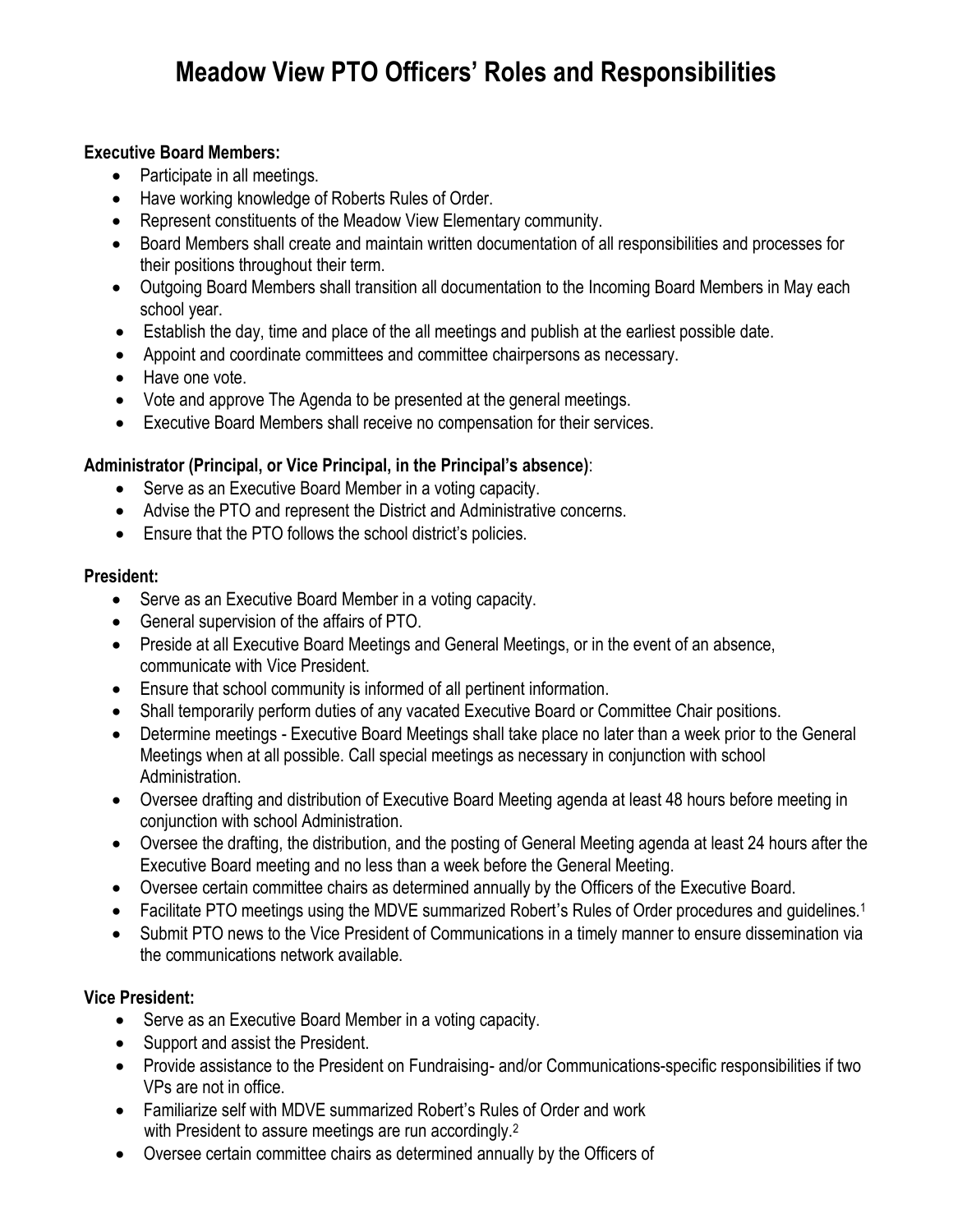the Executive Board.

- Preside at meetings in the President's absence and perform said duties.
- Assist other Board Members and Committee Chairs as needed.

## **Vice President of Fundraising** (when applicable)**:**

- Serve as an Executive Board Member in a voting capacity.
- Support and assist the President.
- Oversee all fundraising aspects of the PTO.

## **Vice President of Communications** (when applicable)**:**

- Serve as an Executive Board Member in a voting capacity.
- Support and assist the President.
- Oversee all communications aspects of the PTO
	- $\circ$  In the event that volunteers are available to fill, responsibilities shall be divided between Internal (staff) and External (parents and community at large) Communications

## **Secretary:**

- Serve as an Executive Board Member in a voting capacity.
- Attend all Executive Board and General meetings, record the minutes, and keep attendance and voting records.
- Publish General meeting minutes within seven days via email and/or PTO website.
- Minutes shall be approved and amended, if required, at the following months' general meeting.
- Ensure third-party resource for annual tax filing duties and define a process going forward.
- In the absence of the Secretary, the Executive Board shall select another member (General or Executive member) to record the minutes.

### **Treasurer:**

- Serve as an Executive Board Member in a voting capacity.
- Responsible for providing receipts for all cash and in-kind donations and publication of contributors as outlined by the Executive Board.
- Prepare monthly financial statements to present to Executive Board Meetings and General Meetings. This information will also be posted on the PTO website.
- Works in conjunction with Meadow View Elementary Bookkeeper and school Administration on all purchases and PTO Grant Awards.
- Draft tentative annual budget with Executive Board Members and provide a final copy to the Executive Board and School Bookkeeper before the August General Meeting.
- Create and maintain financial policies and procedures necessary to ensure adequate accounting for PTO monies.
- Process all receipts for monetary contributions within 10 business days of their receipt.
- Responsible for establishing and maintaining an accounting record for the Meadow View PTO.
- Keep and maintain all Tax /IRS documentation, both hard and soft (where applicable) copies.
- Maintain annual insurance policy for the organization.
- Provide access to reconciled bank statements at the request of the Executive Board.

# **Assistant Treasurer** (when applicable):

- Serve as an Executive Board Member in a voting capacity.
- Support and assist the Treasurer.
- Familiarize self with current Meadow View Elementary Treasurer's responsibilities.
- Preside at meetings in the Treasurer's absence and perform all duties in the case of any absence for a given period of time.